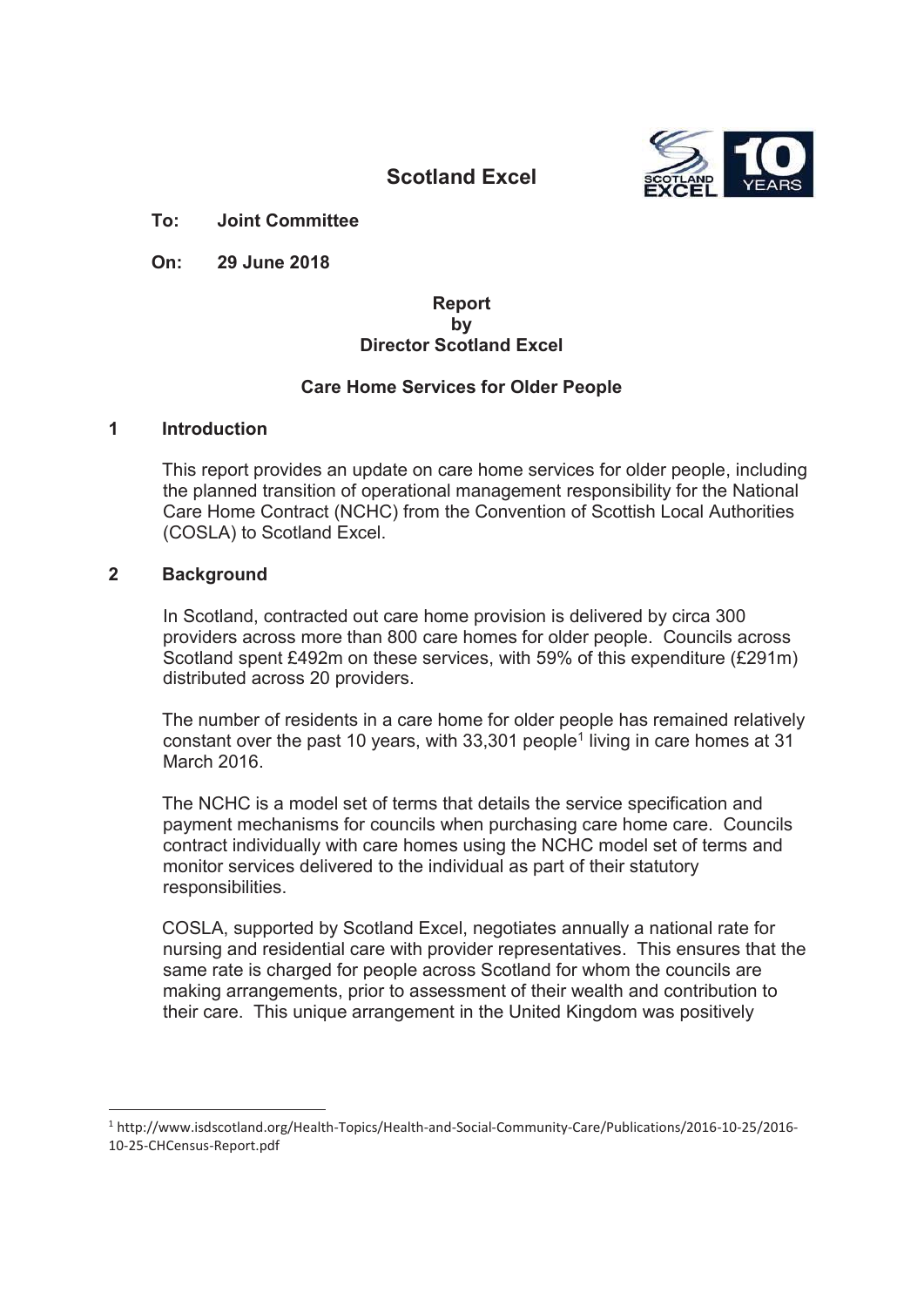commented on by the Competition and Markets Authority in their Care Homes Market Study<sup>2</sup> published in November 2017.

Given the significant expenditure incurred in this critical sector and the market share held by a small number of providers operating across Scotland, 28 councils<sup>3</sup> are currently funding Scotland Excel until March 2020 to progress three work streams:

- **•** Cost of Care Calculator:
- **•** market intelligence, particularly around financial health; and
- sourcing strategy.

#### **3 Work stream update**

<u>.</u>

There has been good progress across all workstreams. Most notably:

- **A Cost of Care Calculator** has now been agreed with the sector, except for the percentage of capital and operator's return that should apply. Chartered Institute of Public Finance & Accountancy (CIPFA) has been commissioned to advise on the most suitable methodology for future benchmarking of these elements. If this work results in a mutually agreed outcome, then all Cost of Care Calculator benchmarks and indices will remain in place until a mutually agreed review date;
- x On **market intelligence** a regularly refreshed, interactive, web-based set of reports, has been uploaded to the Scotland Excel website. This information assists councils with assessing choice of homes, identifying where quality incentive payments are in place and managing risk, including financial health reports.
- A **future sourcing strategy** has been developed. This builds on current best practice and furthers compliance with the EU principles of transparency, equal treatment, non-discrimination, proportionality and mutual recognition. Titled the Scottish Care Home Framework, the strategy maintains a national approach and complements local strategic commissioning plans.

## **4 Transition of responsibilities to Scotland Excel**

Scotland Excel and COSLA have a long track record of working together, ensuring that the National Care Home Contract continues to reflect the needs of commissioners. Scotland Excel provides ongoing market and financial analysis to COSLA, as well contract guidance to councils.

With the development of the Scotland Excel cost of care calculator, the need for an annual political negotiation is removed, with the calculator providing the

<sup>&</sup>lt;sup>2</sup> https://assets.publishing.service.gov.uk/media/5a1fdf30e5274a750b82533a/care-homes-market-study-finalreport.pdf

<sup>&</sup>lt;sup>3</sup> Councils not participating are Highland, North Lanarkshire, Orkney Islands and Shetland Islands